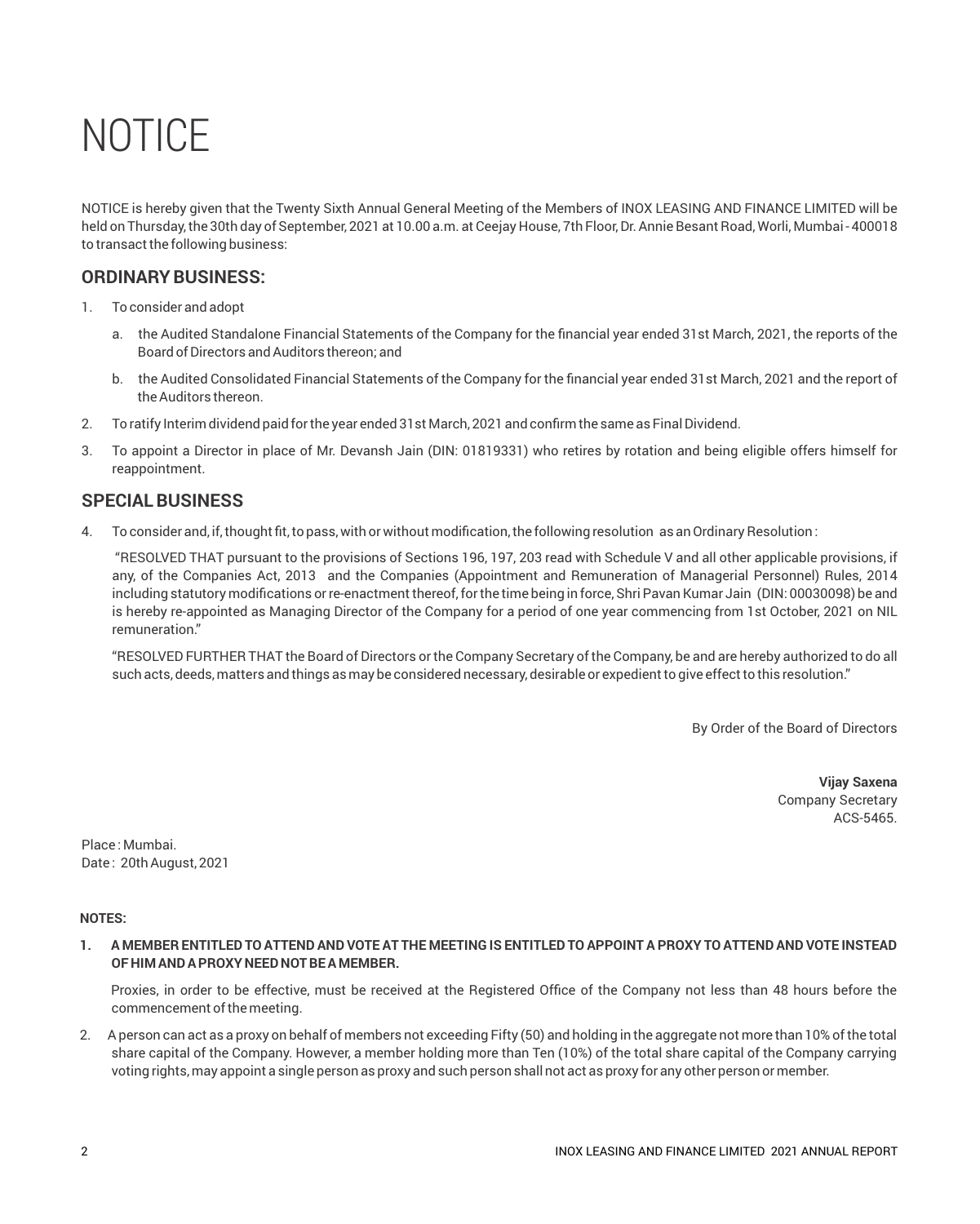- 3. The Register of Members and Share Transfer Books of the Company will remain closed from 23rd September, 2021 to 30th September, 2021 (both days inclusive).
- 4. Under the Companies Act, 2013 dividends that are unclaimed/unpaid for a period of seven years are required to be transferred to the Investor Education and Protection Fund (IEPF).

In compliance with the provisions of Section 124 and Section 125 of the Companies Act. 2013, the Company has transferred the unpaid or unclaimed dividends declared up to financial years 2012-13 and Interim dividend declared for the financial year 2013-14 to the Investor Education and Protection Fund (IEPF) established by the Central Government. The Company has uploaded the details of unpaid and unclaimed dividends lying with the Company as on 30th December, 2020 (date of the previous Annual General Meeting) on the website of the Company and the same can be accessed through the link: http://www.ilfl.co.in Investor Relations/Unclaimed Dividend .

Members who have not encashed their dividend warrants for the financial year ended 31st March, 2014 or any subsequent financial year(s) are requested to make their claims to the Company for issue of duplicate dividend warrants.

- 5. In compliance with various requirements set out in the Investor Education and Protection Fund Authority (Accounting, Audit, Transfer and Refund) Rules, 2016, as amended, the Company has, during financial year 2020-21, transferred to the IEPF Authority all shares in respect of which dividend had remained unpaid or unclaimed for seven consecutive years or more as on the due date of transfer, i.e. September 15, 2020. Details of shares transferred to the IEPF Authority are available on the website of the Company and the same can be accessed through the link: http://www.ilfl.co.in Investor Relations/Transfer of Shares to IEPF. The said details have also been uploaded on the website of the IEPF Authority and the same can be accessed through the link: www.iepf.gov.in. Members may note that shares as well as unclaimed dividends transferred to IEPF Authority can be claimed back from them. Concerned members/investors are advised to visit the weblink: http://iepf.gov.in/IEPFA/refund.html.
- 6. In compliance with the provisions of Section 101 of the Companies Act, 2013 read with Rule 18 of the Companies (Management and Administration) Rules, 2014 as amended, Annual Report for Financial Year 2020-21 of the Company has been sent via Electronic Mode (e-mail) to the Members whose e-mail addresses were made available to us by the Depository Participants and the members. We request the Members to register / update their e-mail address with their Depository Participants in case they have not already registered / updated the same. Members who are holding shares in physical form are requested to get their e-mail address registered with the Company.
- 7. Members may note that as per the Notification issued by the Ministry of Corporate Affairs, w.e.f. 2nd October, 2018 shares can only be transferred in demat mode. Members are advised to dematerialize shares held by them in physical form.

Company's shares are available for dematerialisation both with NSDL and CDSL. The ISIN No. for demat of shares is INE608E01014.

By dematerialising your physical shares, the dividend payable to you would be directly credited to your Bank Account electronically as per details provided to your Depository Participant. This would safeguard against misplacement or fraudulent encashment of dividend warrants during postal transit and also would expedite payment through credit to account and avoidance of filling up pay-inslip and depositing the dividend warrants in the bank.

- 8. As per the Income-tax Act, 1961 (ACT), as amended by the Finance Act, 2020, dividends paid or distributed by the Company after 1st April, 2020 shall be taxable in the hands of the Shareholders. Your Company shall therefore be required to deduct tax at source (TDS) at the time of making payment of the above said Dividend. Members are therefore requested to immediately submit details of their PAN No. to the company to avoid deduction of tax at higher rates due to non-submission of PAN details.
- 9. Route Map to the venue of the meeting is annexed herewith for the convenience of the members to attend the meeting. The prominent landmark for the venue of the meeting is Atria Mall, Worli, Mumbai-400018.
- 10. In compliance with provisions of Section 108 of the Companies Act, 2013 read with rule 20 of the Companies (Management and Administration) Rules 2014, the Company is pleased to provide e-voting facility to all members through the e-voting platform of CDSL. In this regard, your demat account/folio number has been enrolled by the Company for your participation in e-voting on the resolutions placed by the Company on the e-voting system. Instructions and manner of e-voting process can be downloaded from the link https://www.evotingindia.com. E-voting is optional. The e-voting rights of the shareholders/beneficial owners shall be reckoned on the equity shares held by them as on 21st September, 2021.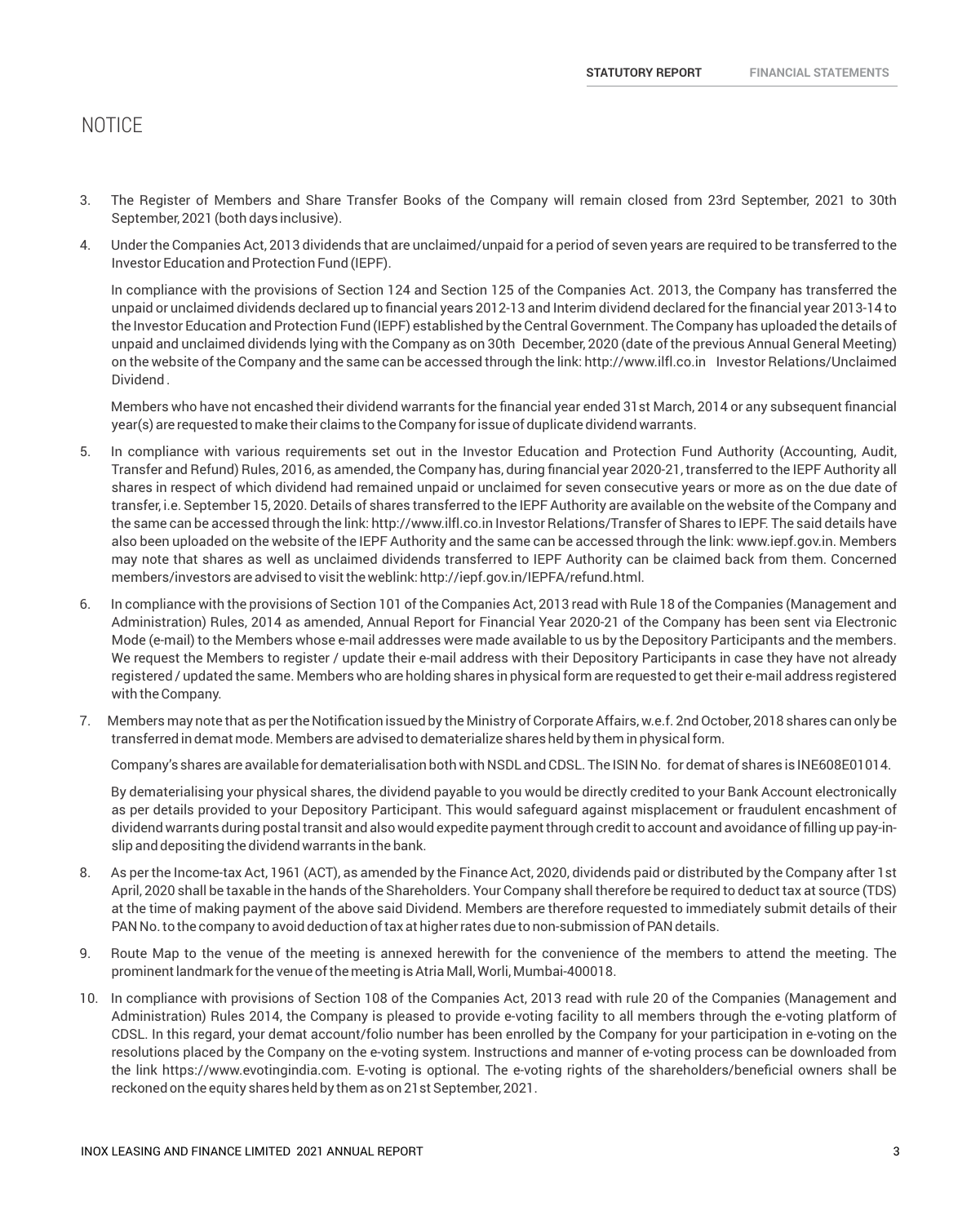#### **The process and instructions for e-voting are as under:**

#### **In case of Members receiving e-mail:**

- (i) The voting period begins on 27th September, 2021 at 9.00 a.m. and ends on 29th September, 2021 at 5.00 p.m. During this period shareholders' of the Company, holding shares either in physical form or in dematerialized form, as on the cut-off date (21st September, 2021), may cast their vote electronically. The e-voting module shall be disabled by CDSL for voting thereafter.
- (ii) The Shareholders should log on to the e-voting website www.evotingindia.com
- (iii) Click on "Shareholders" tab.
- (iv) Now Enter your User ID
	- a. For CDSL: 16 digits beneficiary ID,
	- b. For NSDL: 8 Character DPID followed by 8 Digits Client ID,
	- c. Members holding shares in Physical Form should enter their six digit Folio Number registered with the Company, prefixed by ILFL e.g. ILFL000001.
- (v) Next enter the Image Verification as displayed and Click on Login.
- (vi) If you are holding shares in demat form and had logged on to www.evotingindia.com and voted on an earlier voting of any company, then your existing password is to be used.

#### (vii) If you are a first time user follow the steps given below:

| For Members holding shares in Demat Form and Physical Form |                                                                                                                                                                                                                                                                             |
|------------------------------------------------------------|-----------------------------------------------------------------------------------------------------------------------------------------------------------------------------------------------------------------------------------------------------------------------------|
| PAN*                                                       | Enter your 10 digit alpha-numeric *PAN issued by Income Tax Department (Applicable for both demat<br>shareholders as well as physical shareholders)                                                                                                                         |
|                                                            | Members who have not updated their PAN with the Company/Depository Participant are requested<br>to use the first two letters of their name and the 8 digits of the sequence number (your six digit folio<br>number) in the PAN field.                                       |
|                                                            | In case the sequence number is less than 8 digits enter the applicable number of 0's before the<br>number after the first two characters of the name in CAPITAL LETTERS. Eg. If your name is Ramesh<br>Kumar with sequence number 1 then enter RA00000001 in the PAN field. |
| Dividend Bank Details<br>OR Date of Birth (DOB)            | Enter the Dividend Bank Details or Date of Birth (in dd/mm/yyyy) as recorded in your demat account or in<br>the Company records in order to login.                                                                                                                          |
|                                                            | If both the details are not recorded with the depository or company please enter the number of<br>$\bullet$<br>shares held by you in the Dividend Bank details field as mentioned in instruction (iv).                                                                      |

(viii) After entering these details appropriately, click on "SUBMIT" tab.

- (ix) Members holding shares in physical form will then directly reach the Company selection screen. However, Members holding shares in demat form will now reach 'Password Creation' menu wherein they are required to mandatorily enter their login password in the new password field. Kindly note that this password is to be also used by the demat holders for voting for resolutions of any other company on which they are eligible to vote, provided that company opts for e-voting through CDSL platform. It is strongly recommended not to share your password with any other person and take utmost care to keep your password confidential.
- (x) For Members holding shares in physical form, the details can be used only for e-voting on the Resolutions contained in this Notice.
- (xi) Click on the EVSN for Inox Leasing and Finance Limited on which you choose to vote.
- (xii) On the voting page, you will see "RESOLUTION DESCRIPTION" and against the same the option "YES/NO" for voting. Select the option YES or NO as desired. The option YES implies that you assent to the Resolution and option NO implies that you dissent to the Resolution.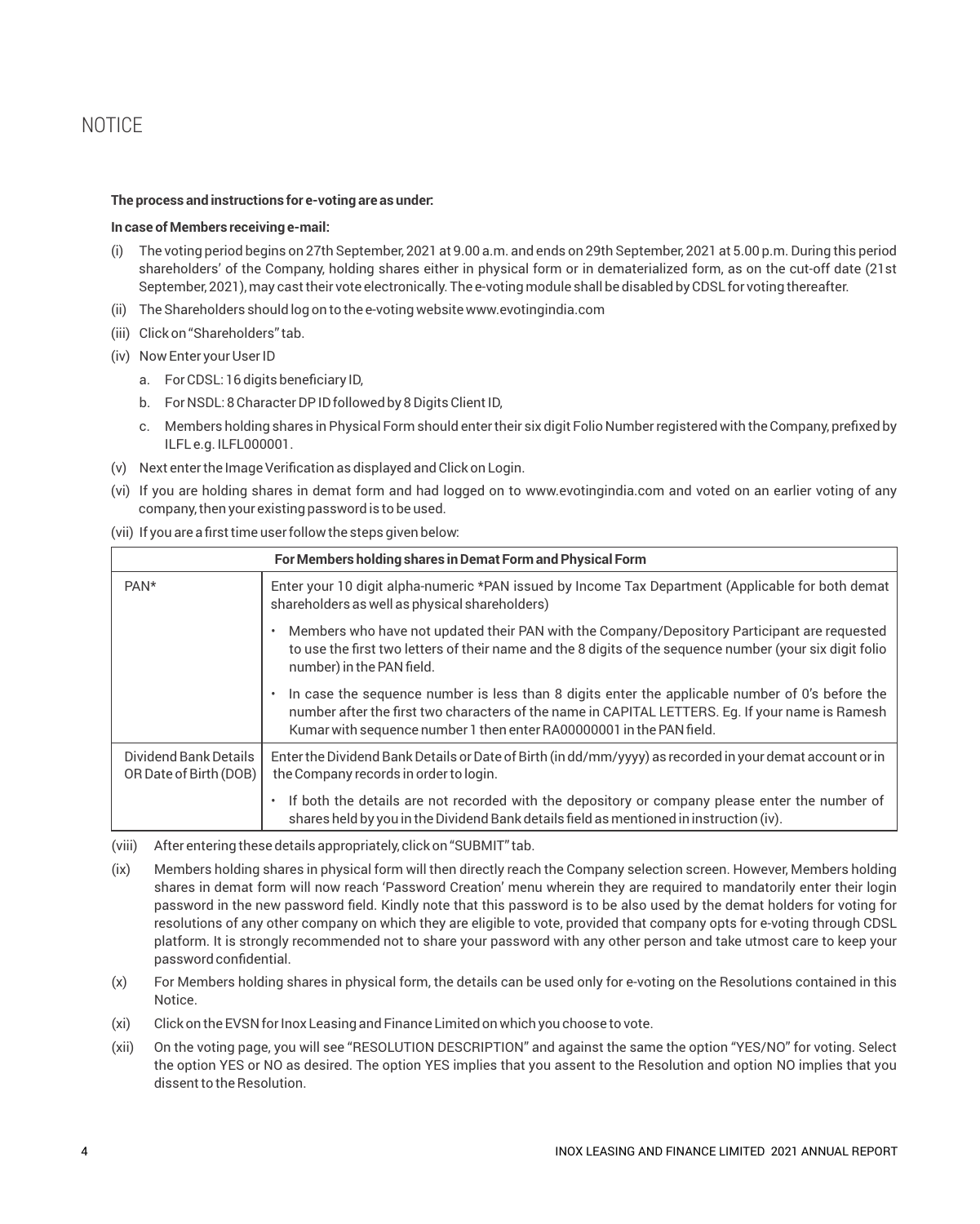- (xiii) Click on the "RESOLUTIONSFILE LINK" if you wish to view the entire Resolution details.
- (xiv) After selecting the resolution, you have decided to vote on, click on "SUBMIT". A confirmation box will be displayed. If you wish to confirm your vote, click on "OK", else to change your vote, click on "CANCEL" and accordingly modify your vote.
- (xv) Once you "CONFIRM" your vote on the resolution, you will not be allowed to modify your vote.
- (xvi) You can also take out print of the voting done by you by clicking on "Click here to print" option on the Voting page.
- (xvii) If Demat account holder has forgotten the same password then Enter the User ID and the image verification code and click on Forgot Password & enter the details as prompted by the system.
- (xviii) Note for Non Individual Shareholders and Custodians
	- Non-Individual Shareholders (i.e. other than Individuals, HUF, NRI etc.) and Custodian are required to log on to www.evotingindia.com and register themselves as Corporates.
	- A scanned copy of the Registration Form bearing the stamp and sign of the entity should be emailed to helpdesk.evoting@cdslindia.com.
	- After receiving the login details a compliance user should be created using the admin login and password. The Compliance user would be able to link the account(s) for which they wish to vote on.
	- The list of accounts should be mailed to helpdesk.evoting@cdslindia.com and on approval of the accounts they would be able to cast their vote.
	- A scanned copy of the Board Resolution and Power of Attorney (POA) which they have issued in favour of the Custodian, if any, should be uploaded in PDF format in the system for the scrutinizer to verify the same.
	- In case you have any queries or issues regarding e-voting you may refer the Frequently Asked Questions ("FAQs") and evoting manual available at www.evotingindia.com under help section or write to helpdesk.evoting@cdslindia.com.
- I. The voting period begins on 27th September, 2021 at 9:00 am and ends on 29th September, 2021 at 5:00 pm. During this period shareholders' of the Company, holding shares either in physical form or in dematerialized form, as on the cut-off date of 21st September, 2021, may cast their vote electronically. The e-voting module shall be disabled by CDSL for voting thereafter.
- II. The voting rights of Shareholders shall be in proportion to their shares of the Paid Up Equity Share Capital of the Company as on the cut-off date of 21st September, 2021.
- III. A copy of this Notice has been placed on the website of the Company and the website of CDSL.
- IV. M/s P. Naithani & Co. , Practicing Company Secretary (Certificate of Practice Number 3389) has been appointed as the Scrutinizer for conducting the e-voting process in a fair and transparent manner.
- V. The Scrutinizer shall, immediately after the conclusion of voting at the general meeting, first count the votes cast at the meeting , thereafter unblock the votes cast through remote e-voting in the presence of at least two witnesses not in the employment of the Company and make not later than three days of conclusion of the meeting, a consolidated scrutinizer's report of the total votes cast in favour or against, if any to the Chairman or a person authorised by him in writing who shall countersign the same. The Chairman or a person authorised by him in writing shall declare the result of the voting forthwith.
- VI. The Results declared along with the Scrutinizer's Report shall be placed on the Company's website www.ilfl.co.in and on the website of CDSL .
- 11. Members / Proxies are requested to bring their filled in Attendance Slip and their copy of Annual Report to the Meeting.
- 12. Corporate Members intending to send their Authorised Representative(s) to attend the Annual General Meeting are requested to send duly certified copy of the Board Resolution authorizing such representative(s) to attend and vote at the Annual General Meeting.
- 13. Members holding shares in single name and in Physical form are advised to make nomination in respect of their shareholding in the Company.
- 14. The relevant documents referred to in the accompanying Notice of Meeting and in the Explanatory Statement are open for inspection by the Members of the Company at the Registered Office's on all working days (except Saturdays, Sundays and Public